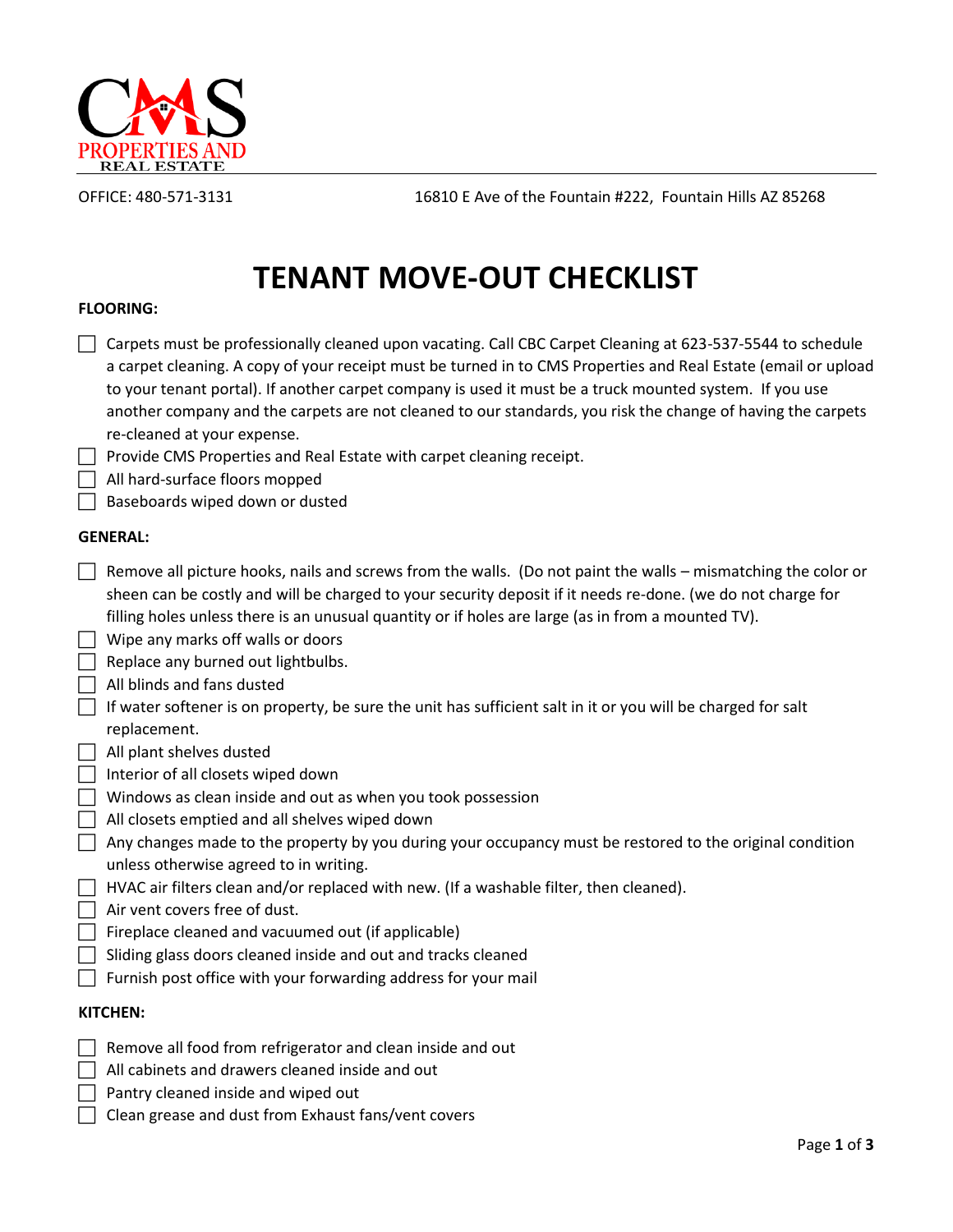- $\Box$  Appliances cleaned inside and out
- $\Box$  Walls and floors free of food stains
- All countertops cleaned
- $\Box$  Garbage disposal cleared and running freely

#### **BATHROOMS:**

- $\Box$  Toilets cleaned
- $\Box$  Bathtub, shower, shower doors and fixtures cleaned
- $\Box$  Cabinets and drawers cleaned inside and out
- $\Box$  Medicine cabinets cleaned inside and out
- Mirrors cleaned
- | Linen closet wiped inside
- $\Box$  Sinks and counters cleaned
- $\Box$  Floors cleaned

#### **LAUNDRY:**

- $\Box$  Floors cleaned
- $\Box$  Counters cleaned
- $\Box$  Cabinets cleaned inside and out
- $\Box$  Washing machine wiped out and free of soap residue
- $\Box$  Dryer wiped out and free of lint

## **GARAGE and EXTERIOR:**

- $\Box$  Remove all trash from property and ensure trash cans are empty. If CMS Properties and Real Estate has to make arrangements to have the trash can(s) emptied you will be charged \$75. This charge will cover us having to put the trash can out for the collectors and then return to pull it back in from the curb. This will be deducted from your security deposit.
- $\Box$  Garage floor swept or mopped
- $\Box$  Garage cabinets emptied and wiped out
- $\Box$  Be sure grounds and lawn are trim and clean, free of weeds, etc.
- $\Box$  Yard free of animal waste
- $\Box$  Any sheds cleaned out
- Built in BBQ Grill area cleaned

#### **UPON LEAVING:**

- $\Box$  Upon leaving, be sure to secure the property by locking all windows and doors
- $\Box$  Set the thermostat to no higher than 82 degrees between April and October and no lower than 50 degrees from October – March. (NOTE: Failure to comply with these instructions may result in damage to the home for which you may be responsible.)
- $\Box$  Leave all remotes in the home (ie garage, fans, pool, other).
- $\Box$  Provide CMS Properties and Real Estate with your forwarding address.

#### **We thank you for being a great tenant with us and wish you the best with your move!**